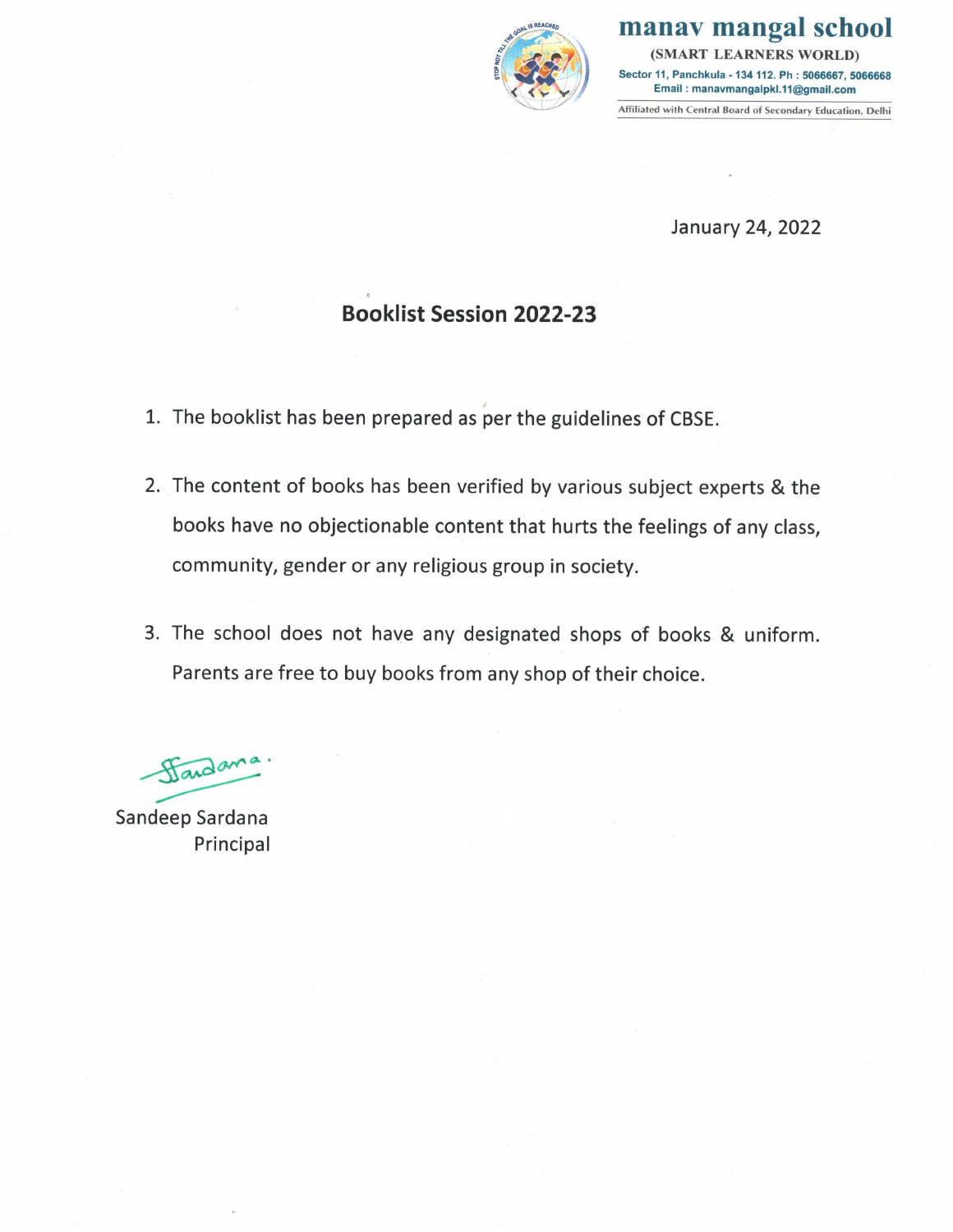## **NURSERY : LIST OF BOOKS**

| S.NO | <b>SUBJECT</b>          | <b>NAME OF THE BOOK</b>                                                        | <b>PUBLISHER</b>              |  |  |
|------|-------------------------|--------------------------------------------------------------------------------|-------------------------------|--|--|
|      |                         | begin with ABC Picture Book                                                    | Arya Publication              |  |  |
|      | <b>ENGLISH</b>          | Lines & Curves: Cursive Writing (Introductory)                                 | <b>Evergreen Publications</b> |  |  |
|      |                         | English - Book 1 Nursery                                                       | <b>Bansal Publishers</b>      |  |  |
|      |                         | English - Book 2 Nursery                                                       | <b>Bansal Publishers</b>      |  |  |
|      |                         |                                                                                |                               |  |  |
| 2    | <b>ARITHMETIC</b>       | Mathematics Book 1 Nursery                                                     | <b>Bansal Publishers</b>      |  |  |
|      |                         | Mathematics Book 2 Nursery                                                     | <b>Bansal Publishers</b>      |  |  |
|      |                         |                                                                                |                               |  |  |
|      | <b>EXTRA CURRICULAR</b> | (a) Rhyme Book - Rhymes & Story Book - Nursery                                 | <b>Bansal Publishers</b>      |  |  |
| 3    |                         | (b) General Awareness- Peek-a-boo EVS Magic - Part A                           | Rachna Sagar                  |  |  |
|      |                         | (c) Drawing - Peek-a-boo Art and Craft Magic (A) &<br>Together with Art Part A | Rachna Sagar                  |  |  |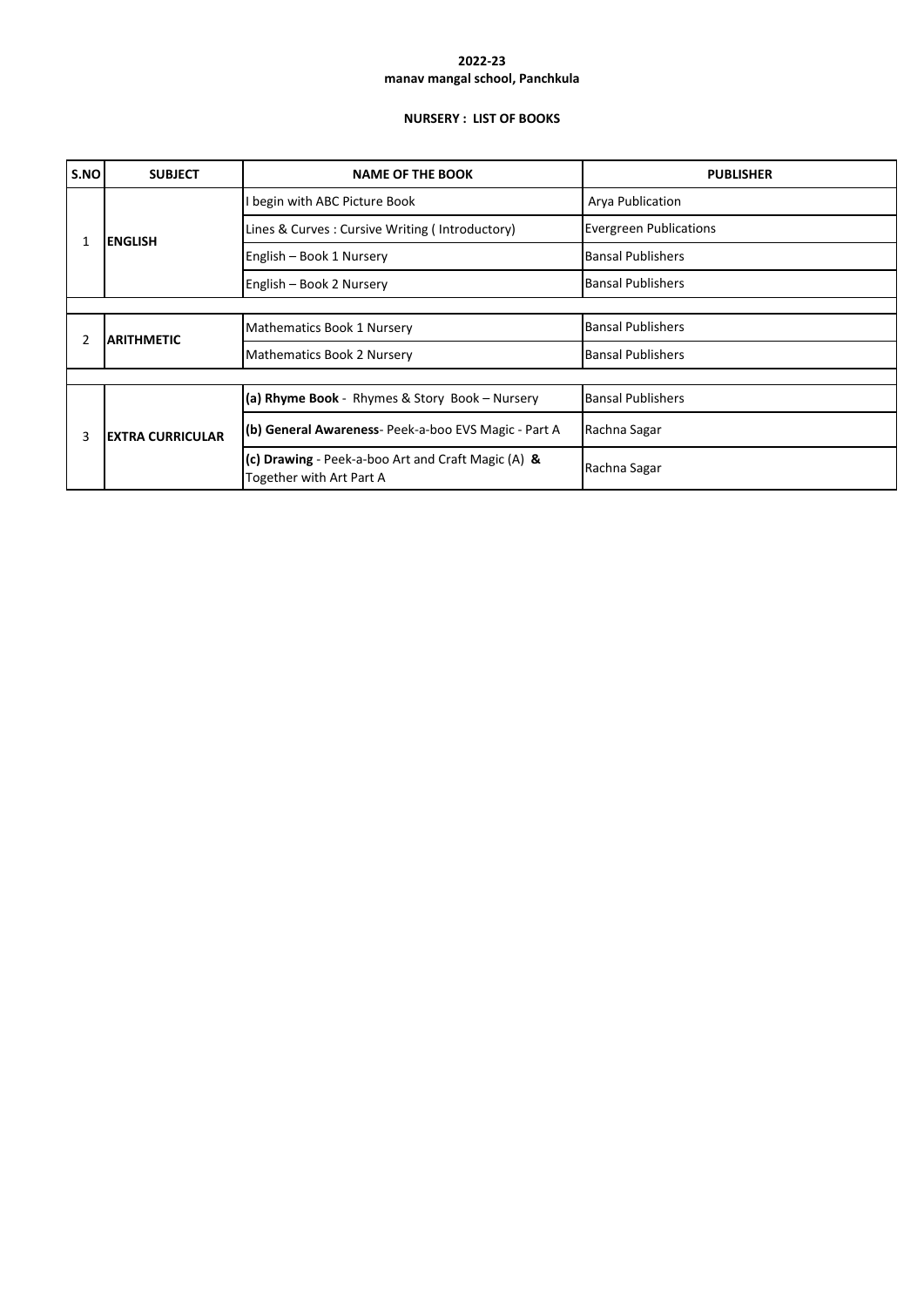## **LKG : LIST OF BOOKS**

|   | <b>S.NO SUBJECT</b>     | <b>NAME OF THE BOOK</b>                                                       | <b>PUBLISHER</b>         |  |  |
|---|-------------------------|-------------------------------------------------------------------------------|--------------------------|--|--|
|   |                         | English: Book 1 LKG                                                           | <b>Bansal Publishers</b> |  |  |
| 1 | <b>ENGLISH</b>          | English: Book 2 LKG                                                           | <b>Bansal Publishers</b> |  |  |
|   |                         | Read with Roxan                                                               | <b>Future Kids</b>       |  |  |
|   |                         |                                                                               |                          |  |  |
| 2 | <b>ARITHMETIC</b>       | Mathematics: Book 1 LKG                                                       | <b>Bansal Publishers</b> |  |  |
|   |                         | Mathematics: Book 2 LKG                                                       | <b>Bansal Publishers</b> |  |  |
|   |                         |                                                                               |                          |  |  |
|   |                         | Hindi-Book 1 LKG                                                              | <b>Bansal Publishers</b> |  |  |
| 3 | <b>HINDI</b>            | Hindi-Book 2 LKG                                                              | <b>Bansal Publishers</b> |  |  |
|   |                         | वर्ण ज्ञान (मौखिक)                                                            | <b>Future Kids</b>       |  |  |
|   |                         |                                                                               |                          |  |  |
|   |                         | (a) Rhyme Book - Rhymes & Story Book - LKG                                    | <b>Bansal Publishers</b> |  |  |
| 4 | <b>EXTRA CURRICULAR</b> | (b) General Awareness - Peek-a-boo EVS Magic - Part B                         | Rachna Sagar             |  |  |
|   |                         | (c) Drawing -Peek-a-boo Art and Craft Magic (B) &<br>Together with Art Part B | Rachna Sagar             |  |  |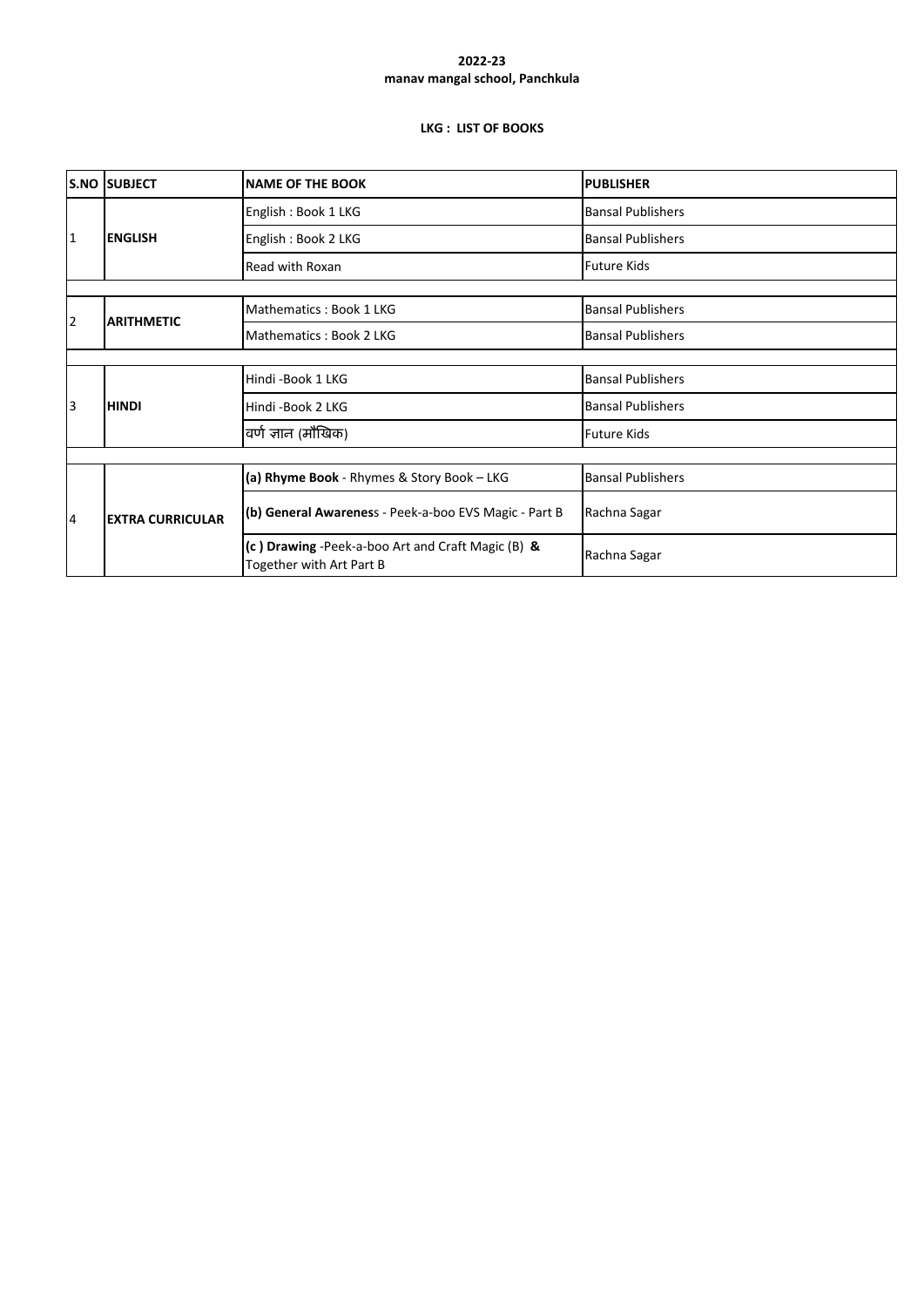## **UKG : LIST OF BOOKS**

| S.NO | <b>SUBJECT</b>          | <b>NAME OF THE BOOK</b>                                                       | <b>PUBLISHER</b>         |
|------|-------------------------|-------------------------------------------------------------------------------|--------------------------|
|      |                         | English: Book 1 UKG                                                           | <b>Bansal Publishers</b> |
|      | <b>ENGLISH</b>          | English: Book 2 UKG                                                           | <b>Bansal Publishers</b> |
|      |                         | Together with English (Primer)                                                | Rachna Sagar             |
|      |                         |                                                                               |                          |
| 2    | <b>ARITHMETIC</b>       | <b>Mathematics UKG</b>                                                        | <b>Bansal Publishers</b> |
|      |                         |                                                                               |                          |
| 3    | <b>HINDI</b>            | Aao Shabad Pehchane                                                           | Evergreen Publishers     |
|      |                         | Hindi - UKG                                                                   | <b>Bansal Publishers</b> |
|      |                         |                                                                               |                          |
|      | <b>EXTRA CURRICULAR</b> | (a) Rhyme Book - Rhymes & Story Book - UKG                                    | <b>Bansal Publishers</b> |
| 3    |                         | (b) General Awareness - Peek-a-boo EVS Magic - Part C                         | Rachna Sagar             |
|      |                         | (c) Drawing -Peek-a-boo Art and Craft Magic (C) &<br>Together with Art Part C | Rachna Sagar             |
|      |                         | (d) Revision Workbook: UKG (All in one)                                       | <b>Bansal Publishers</b> |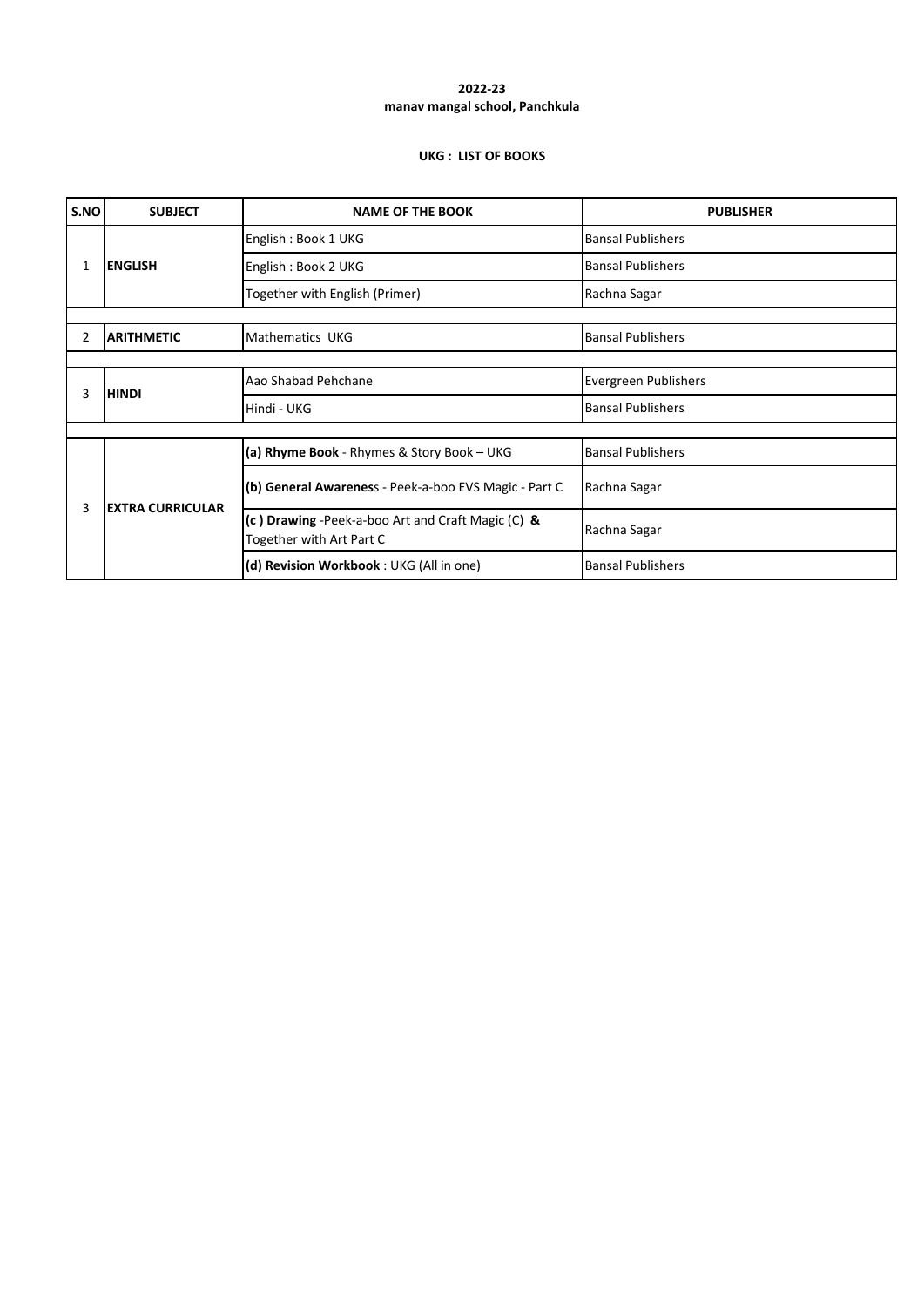# **CLASS I**

## **LIST OF MANDATORY NCERT BOOKS**

| S.NO | <b>SUBJECT</b> | <b>NAME OF THE BOOK</b> | LINK                                         |
|------|----------------|-------------------------|----------------------------------------------|
|      | English        | Marigold - 1            | https://ncert.nic.in/textbook.php?aeen1=0-10 |
|      | English        | Raindrops-1             | https://ncert.nic.in/textbook.php?aerd1=0-19 |
|      | Hindi          | Rimihim - 1             | https://ncert.nic.in/textbook.php?ahhn1=0-23 |
|      | Maths          | Math Magic - 1          | https://ncert.nic.in/textbook.php?aemh1=0-13 |

| S.NO | <b>SUBJECT</b>          | <b>NAME OF THE BOOK</b>                                                     | <b>PUBLISHER</b>               |  |
|------|-------------------------|-----------------------------------------------------------------------------|--------------------------------|--|
|      |                         | Swa-Adhyayan With English Part 1                                            | Forever Books Pyt. Ltd.        |  |
|      | <b>ENGLISH</b>          | <b>English Grammar for Class I</b>                                          | <b>Bansal Publishers</b>       |  |
|      |                         |                                                                             |                                |  |
| 2    | <b>HINDI</b>            | Swa-Adhyayan With Hindi Part 1                                              | Forever Books Pvt. Ltd.        |  |
|      |                         | Hindi Grammar for Class 1                                                   | <b>Bansal Publishers</b>       |  |
|      |                         |                                                                             |                                |  |
| 3    | <b>IMATHEMATICS</b>     | Swa-Adhyayan With Maths Part 1                                              | Forever Books Pyt. Ltd.        |  |
|      |                         | Mathematics Worksheet for Class I                                           | <b>Bansal Publishers</b>       |  |
|      |                         |                                                                             |                                |  |
|      | <b>EXTRA CURRICULAR</b> | $(a)$ EVS - Swa-Adhyayan With EVS Part 1                                    | Forever Books Pvt. Ltd.        |  |
| 4    |                         | (b) Life Skills - My Safety Workbook - Life Skills & Value<br>Education - 1 | <b>Project CACA</b>            |  |
|      |                         | (c) Drawing - Develop your Art Skills - $1$ & Colour me - 3                 | Arya Publication & Future Kids |  |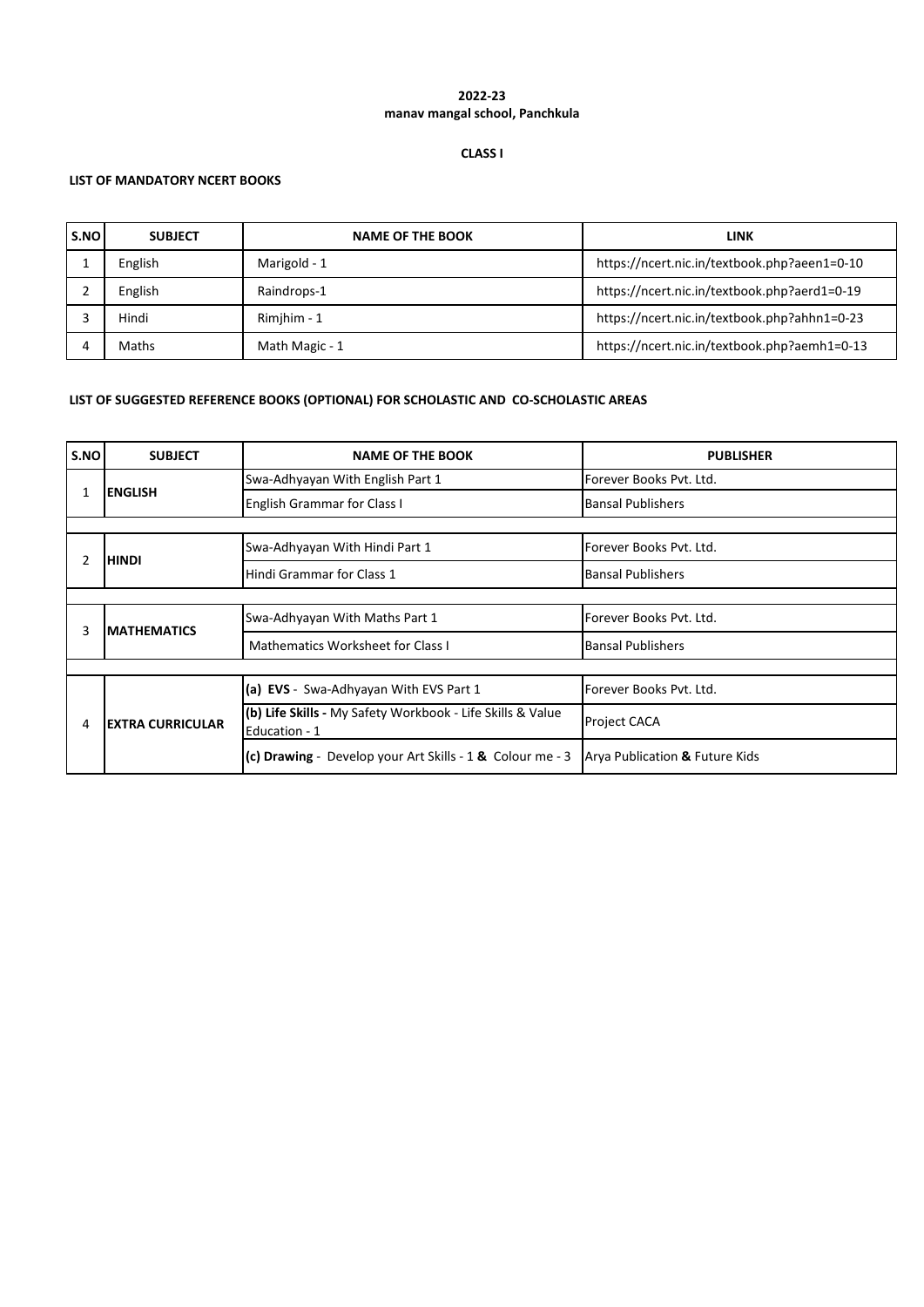# **CLASS II**

# **LIST OF MANDATORY NCERT BOOKS**

| S.NO | <b>SUBJECT</b> | <b>NAME OF THE BOOK</b> | LINK                                         |
|------|----------------|-------------------------|----------------------------------------------|
|      | English        | Marigold - 2            | https://ncert.nic.in/textbook.php?been1=0-10 |
|      | English        | Raindrops-2             | https://ncert.nic.in/textbook.php?berd1=0-15 |
|      | Hindi          | Rimihim - 2             | https://ncert.nic.in/textbook.php?bhhn1=0-15 |
|      | Maths          | Math Magic - 2          | https://ncert.nic.in/textbook.php?bemh1=0-15 |

| S.NO | <b>SUBJECT</b>          | <b>NAME OF THE BOOK</b>                                                     | <b>PUBLISHER</b>               |  |  |
|------|-------------------------|-----------------------------------------------------------------------------|--------------------------------|--|--|
|      | <b>ENGLISH</b>          | Swa-Adhyayan With English Part 2                                            | Forever Books Pyt. Ltd.        |  |  |
|      |                         | <b>English Grammar for Class II</b>                                         | <b>Bansal Publishers</b>       |  |  |
|      |                         |                                                                             |                                |  |  |
|      | <b>HINDI</b>            | Swa-Adhyayan With Hindi Part 2                                              | Forever Books Pvt. Ltd.        |  |  |
|      |                         | Hindi Grammar for Class 2                                                   | <b>Bansal Publishers</b>       |  |  |
|      |                         |                                                                             |                                |  |  |
|      | <b>MATHEMATICS</b>      | Swa-Adhyayan With Maths Part 2                                              | Forever Books Pvt. Ltd.        |  |  |
|      |                         | <b>Mathematics Worksheet for Class II</b>                                   | <b>Bansal Publishers</b>       |  |  |
|      |                         |                                                                             |                                |  |  |
|      | <b>EXTRA CURRICULAR</b> | (a) EVS - Swa-Adhyayan With EVS Part 2                                      | Forever Books Pvt. Ltd.        |  |  |
| 4    |                         | (b) Life Skills - My Safety Workbook - Life Skills & Value<br>Education - 2 | <b>Project CACA</b>            |  |  |
|      |                         | (c) Drawing -Develop your Art Skills -2 & Colour Me -4                      | Arya Publication & Future Kids |  |  |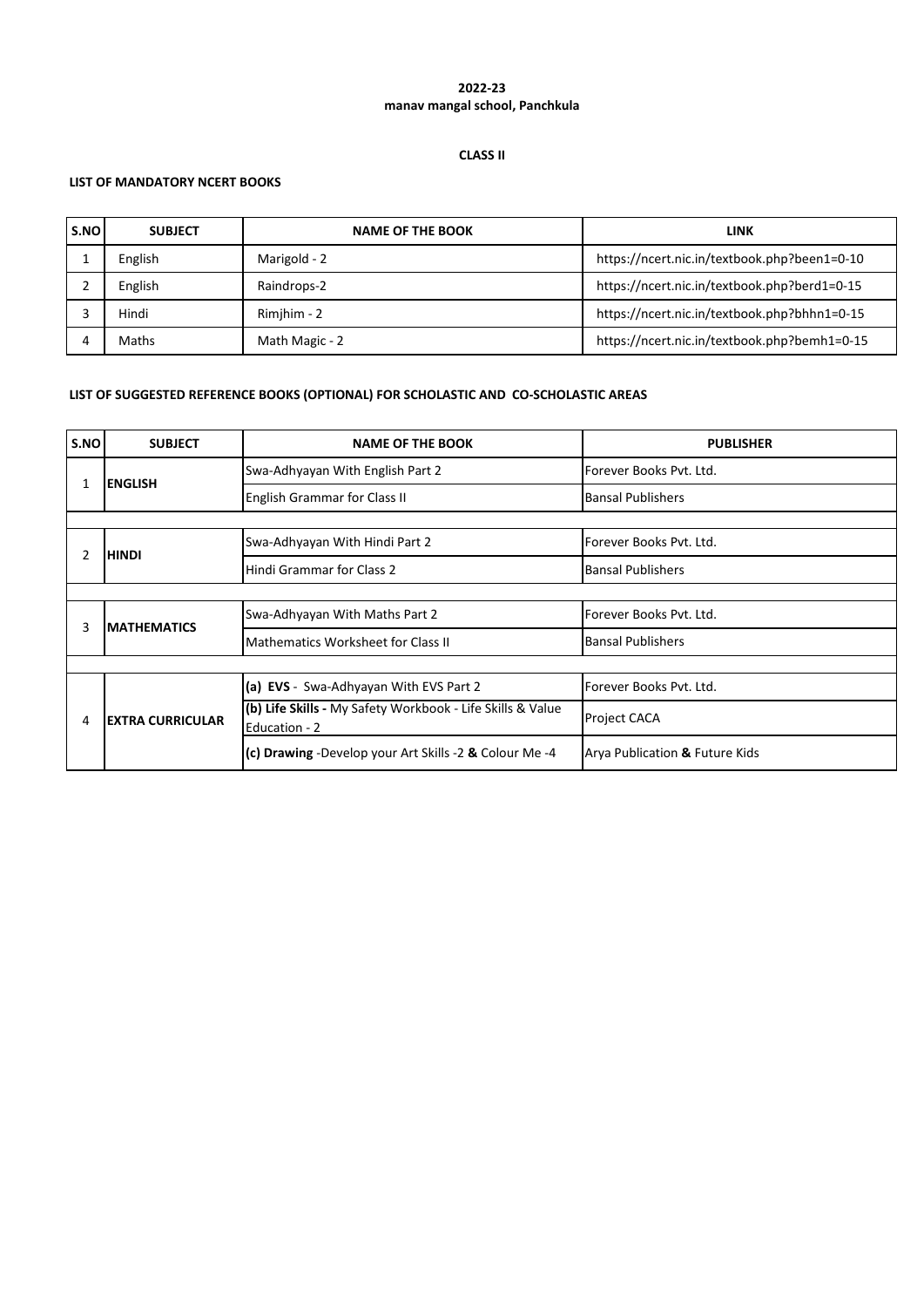## **CLASS III**

## **LIST OF MANDATORY NCERT BOOKS**

| S.NO | <b>SUBJECT</b> | <b>NAME OF THE BOOK</b> | <b>LINK</b>                                  |
|------|----------------|-------------------------|----------------------------------------------|
|      | English        | Marigold - 3            | https://ncert.nic.in/textbook.php?ceen1=0-10 |
|      | Hindi          | Rimihim - 3             | https://ncert.nic.in/textbook.php?chhn1=0-14 |
|      | Maths          | Math Magic - 3          | https://ncert.nic.in/textbook.php?cemh1=0-14 |
|      | <b>EVS</b>     | Looking Around - 3      | https://ncert.nic.in/textbook.php?ceap1=0-24 |

| S.NO | <b>SUBJECT</b>          | <b>NAME OF THE BOOK</b>                                                     | <b>PUBLISHER</b>                   |
|------|-------------------------|-----------------------------------------------------------------------------|------------------------------------|
|      |                         | Stepping Stones Coursebook -3                                               | Goyal Bros.                        |
| 1    | <b>ENGLISH</b>          | My Workbook in English Part - 3                                             | <b>Bansal Publishers</b>           |
|      |                         | Grammar Garden - Part 3                                                     | <b>Charles Bakers</b>              |
|      |                         |                                                                             |                                    |
|      |                         | Nutan Saral Hindi Mala - 3                                                  | Goyal Bros.                        |
| 2    | <b>HINDI</b>            | My Workbook in Hindi Part - 3                                               | <b>Bansal Publishers</b>           |
|      |                         | Umang Hindi Vyakaran - 3                                                    | <b>Future Kids</b>                 |
|      |                         |                                                                             |                                    |
| 3    | <b>MATHEMATICS</b>      | New Perfect Composite Maths - 3                                             | <b>Arva Publications</b>           |
|      |                         |                                                                             |                                    |
| 4    | <b>IEVS</b>             | The Blue Planet - 3                                                         | Goyal Bros                         |
|      |                         | My Workbook in EVS Part - 3                                                 | <b>Bansal Publishers</b>           |
|      |                         |                                                                             |                                    |
|      |                         | (a) Computer Science - Computer Science Success - 3                         | Goyal Bros.                        |
| 5    |                         | (b) Aptitude - Become a SAFAL Genius - 3                                    | <b>Forever Books</b>               |
|      | <b>EXTRA CURRICULAR</b> | (c) Life Skills - My Safety Workbook - Life Skills & Value<br>Education - 3 | Project CACA                       |
|      |                         | (d) Drawing - Be an Artist -3 & Develop your Art Skills - 3                 | Rachna Sagar & Arya Publishing Co. |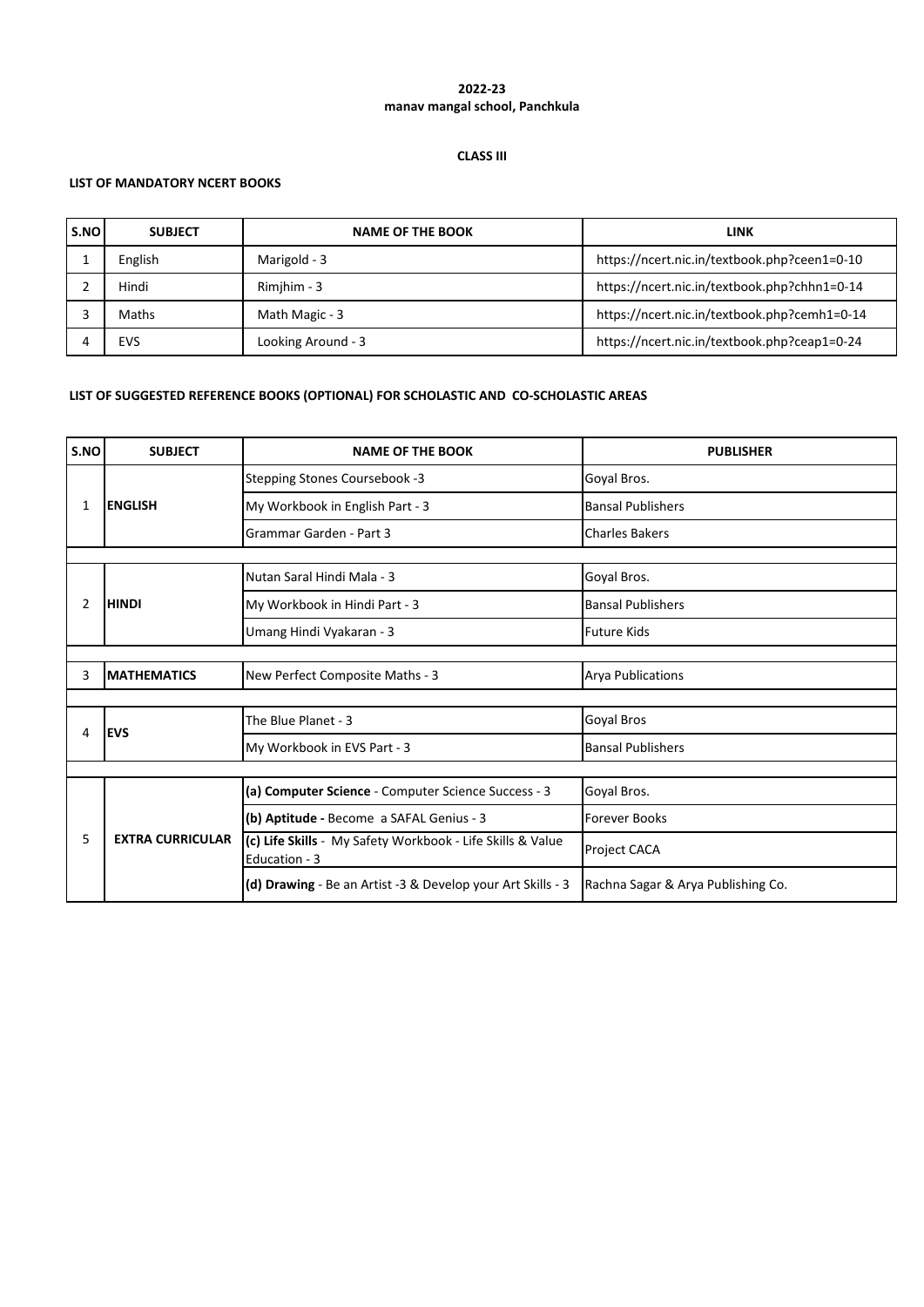## **CLASS IV**

## **LIST OF MANDATORY NCERT BOOKS**

| S.NO | <b>SUBJECT</b> | <b>NAME OF THE BOOK</b> | <b>LINK</b>                                  |
|------|----------------|-------------------------|----------------------------------------------|
|      | English        | Marigold - 4            | https://ncert.nic.in/textbook.php?deen1=0-9  |
|      | Hindi          | Rimjhim - 4             | https://ncert.nic.in/textbook.php?dhhn1=0-14 |
|      | Maths          | Math Magic - 4          | https://ncert.nic.in/textbook.php?demh1=0-14 |
|      | <b>EVS</b>     | Looking Around - 4      | https://ncert.nic.in/textbook.php?deap1=0-27 |

| S.NO | <b>SUBJECT</b>          | <b>NAME OF THE BOOK</b>                                                     | <b>PUBLISHER</b>                   |
|------|-------------------------|-----------------------------------------------------------------------------|------------------------------------|
|      |                         | Stepping Stones Coursebook -4                                               | Goyal Bros.                        |
| 1    | <b>ENGLISH</b>          | My Workbook in English Part - 4                                             | <b>Bansal Publishers</b>           |
|      |                         | Grammar Garden - Part 4                                                     | <b>Charles Bakers</b>              |
|      |                         |                                                                             |                                    |
|      |                         | Nutan Saral Hindi Mala - 4                                                  | Goyal Bros.                        |
| 2    | <b>HINDI</b>            | My Workbook in Hindi Part - 4                                               | <b>Bansal Publishers</b>           |
|      |                         | Umang Hindi Vyakaran - 4                                                    | <b>Future Kids</b>                 |
|      |                         |                                                                             |                                    |
| 3    | <b>MATHEMATICS</b>      | New Perfect Composite Maths - 4                                             | <b>Arya Publications</b>           |
|      |                         |                                                                             |                                    |
| 4    | <b>IEVS</b>             | The Blue Planet - 4                                                         | Goyal Bros                         |
|      |                         | My Workbook in EVS Part - 4                                                 | <b>Bansal Publishers</b>           |
|      |                         |                                                                             |                                    |
|      | <b>EXTRA CURRICULAR</b> | (a) Computer Science - Computer Science Success - 4                         | Goyal Bros.                        |
|      |                         | (b) Aptitude - Become a SAFAL Genius - 4                                    | <b>Forever Books</b>               |
| 5    |                         | (C) Life Skills - My Safety Workbook - Life Skills & Value<br>Education - 4 | Project CACA                       |
|      |                         | (d) Drawing - Be an Artist - 4 & Develop your Art Skills - 4                | Rachna Sagar & Arya Publishing Co. |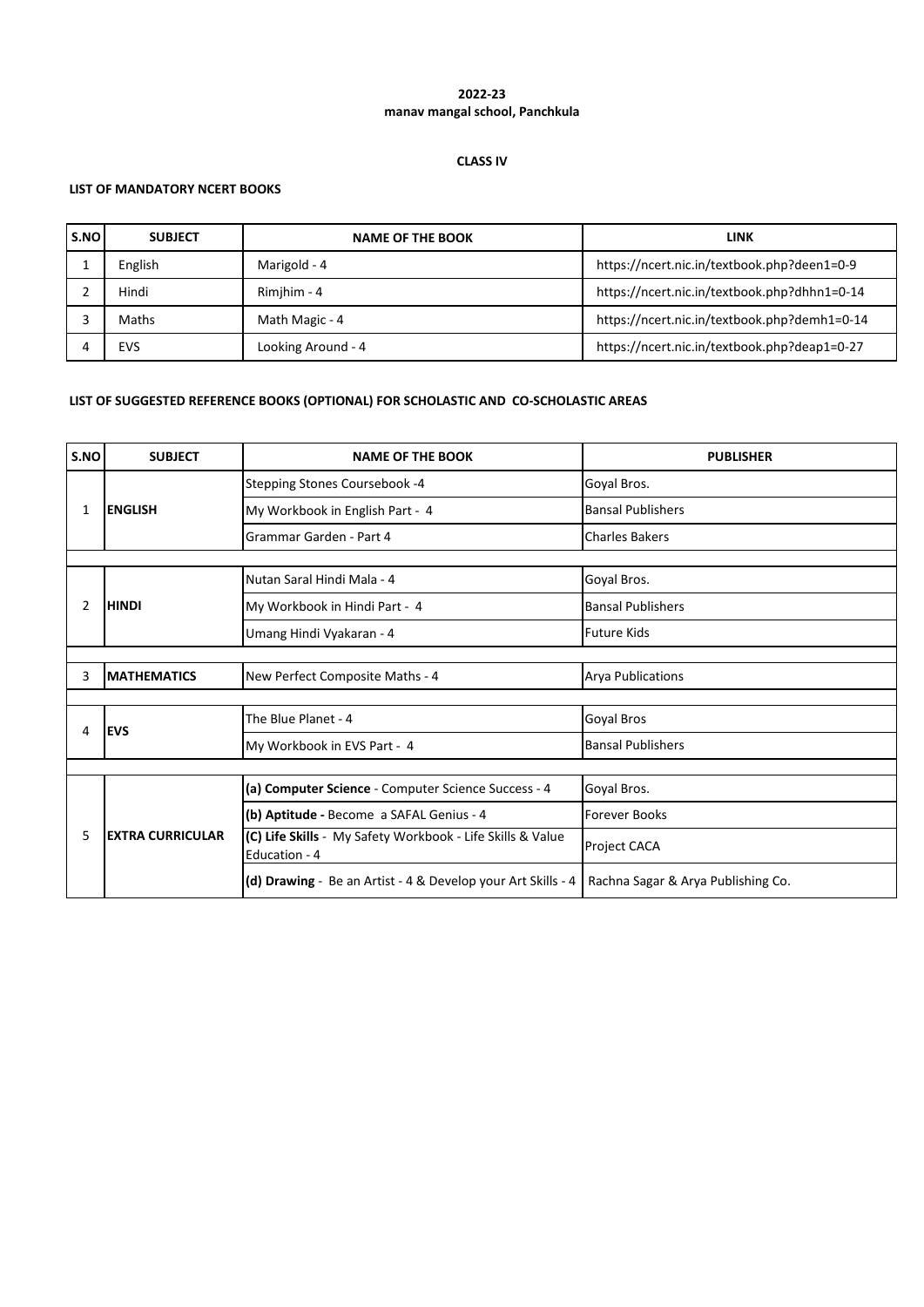# **manav mangal school, Panchkula 2022-23**

## **CLASS V**

## **LIST OF MANDATORY NCERT BOOKS**

| S.NO | <b>SUBJECT</b> | <b>NAME OF THE BOOK</b> | LINK                                         |
|------|----------------|-------------------------|----------------------------------------------|
|      | English        | Marigold - 5            | https://ncert.nic.in/textbook.php?eeen1=0-10 |
|      | Hindi          | Rimihim - 5             | https://ncert.nic.in/textbook.php?ehhn1=0-18 |
|      | Maths          | Math Magic - 5          | https://ncert.nic.in/textbook.php?eemh1=0-14 |
|      | <b>EVS</b>     | Looking Around - 5      | https://ncert.nic.in/textbook.php?eeap1=0-22 |

| S.NO          | <b>SUBJECT</b>          | <b>NAME OF THE BOOK</b>                                                     | <b>PUBLISHER</b>                   |  |  |
|---------------|-------------------------|-----------------------------------------------------------------------------|------------------------------------|--|--|
|               | <b>ENGLISH</b>          | Stepping Stones Coursebook - 5                                              | Goyal Bros.                        |  |  |
| 1             |                         | My Workbook in English Part - 5                                             | <b>Bansal Publishers</b>           |  |  |
|               |                         | Grammar Garden - Part 5                                                     | <b>Charles Bakers</b>              |  |  |
|               |                         |                                                                             |                                    |  |  |
|               |                         | Nutan Saral Hindi Mala - 5                                                  | Goyal Bros.                        |  |  |
| $\mathcal{P}$ | <b>HINDI</b>            | My Workbook in Hindi Part - 5                                               | <b>Bansal Publishers</b>           |  |  |
|               |                         | Umang Hindi Vyakaran - 5                                                    | <b>Future Kids</b>                 |  |  |
|               |                         |                                                                             |                                    |  |  |
| 3             | <b>MATHEMATICS</b>      | New Perfect Composite Maths - 5                                             | <b>Arya Publications</b>           |  |  |
|               |                         |                                                                             |                                    |  |  |
| 4             | <b>IEVS</b>             | The Blue Planet - 5                                                         | Goyal Bros                         |  |  |
|               |                         | My Workbook in EVS - 5                                                      | <b>Bansal Publishers</b>           |  |  |
|               |                         |                                                                             |                                    |  |  |
|               | <b>EXTRA CURRICULAR</b> | (a) Computer Science - Computer Science Success - 5                         | Goyal Bros.                        |  |  |
|               |                         | (b) Aptitude - Become a SAFAL Genius- 5                                     | <b>Forever Books</b>               |  |  |
| 5             |                         | (c) Life Skills - My Safety Workbook - Life Skills & Value<br>Education - 5 | Project CACA                       |  |  |
|               |                         | (d) Drawing - Be an Artist -5 & Develop your Art Skills - 5                 | Rachna Sagar & Arya Publishing Co. |  |  |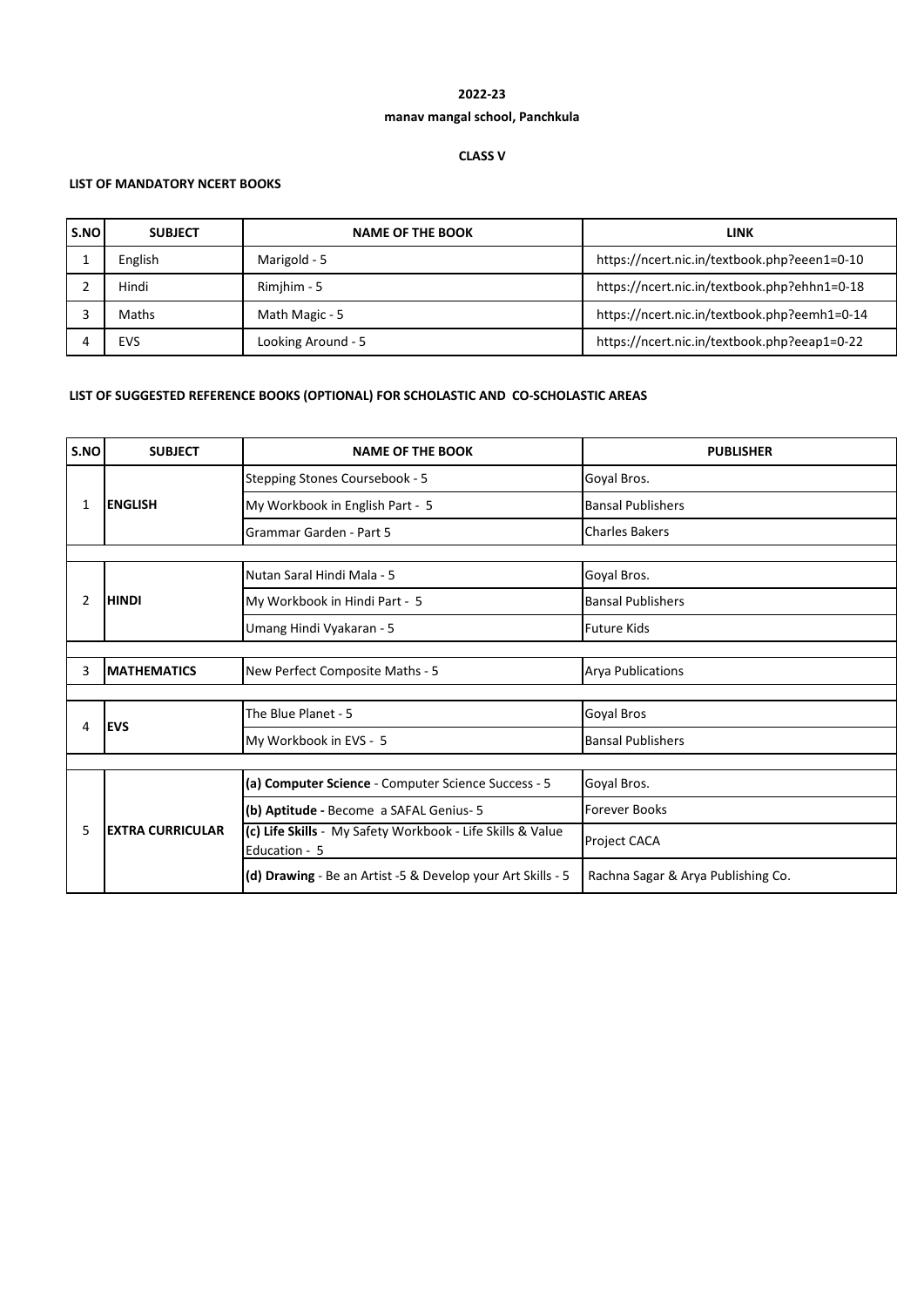## **CLASS VI**

#### **LIST OF MANDATORY NCERT BOOKS**

| S.NO | <b>SUBJECT</b> | <b>NAME OF THE BOOK</b>     | <b>LINK</b>                                  |
|------|----------------|-----------------------------|----------------------------------------------|
| 1    | English        | Honeysuckle - 6             | https://ncert.nic.in/textbook.php?fehl1=0-10 |
|      | Hindi          | Vasant - 1                  | https://ncert.nic.in/textbook.php?fhvs1=0-17 |
|      | Maths          | Mathematics - 6             | https://ncert.nic.in/textbook.php?femh1=0-14 |
| 4    | Science        | Science - 6                 | https://ncert.nic.in/textbook.php?fesc1=0-16 |
|      | History        | Our Past - 1                | https://ncert.nic.in/textbook.php?fess1=0-11 |
| 6    | <b>Civics</b>  | Social & Political Life - 1 | https://ncert.nic.in/textbook.php?fess3=0-9  |
|      | Geography      | The Earth - Our Habitat     | https://ncert.nic.in/textbook.php?fess2=0-8  |

| S.NO | <b>SUBJECT</b>          | <b>NAME OF THE BOOK</b>                                                                           | <b>PUBLISHER</b>              |  |  |
|------|-------------------------|---------------------------------------------------------------------------------------------------|-------------------------------|--|--|
|      | <b>IENGLISH</b>         | Candid New Trends in English Reader - 6                                                           | Evergreen                     |  |  |
| 1    |                         | New Trends in English Grammar & Composition - 6                                                   | Evergreen                     |  |  |
|      |                         | <b>BBC Compacta Basic - 6</b>                                                                     | <b>BBC</b>                    |  |  |
|      |                         |                                                                                                   |                               |  |  |
| 2    | <b>HINDI</b>            | Deep Jyoti - VI                                                                                   | <b>Future Kids</b>            |  |  |
|      |                         | Gianmani Hindi Vyakaran - 6                                                                       | <b>Future Kids</b>            |  |  |
|      |                         |                                                                                                   |                               |  |  |
| 3    | <b>MATHEMATICS</b>      | WOW Maths - 6                                                                                     | <b>Eupheus Learning</b>       |  |  |
|      |                         |                                                                                                   |                               |  |  |
| 4    | <b>SCIENCE</b>          | New Approach to Science - 6                                                                       | <b>Future Kids</b>            |  |  |
|      |                         | Science Enrichment Practical Work and Activities - 6                                              | Goyal Brothers Prakashan      |  |  |
|      |                         |                                                                                                   |                               |  |  |
| 5    | <b>SOCIAL STUDIES</b>   | New Trends in Social Science - 6                                                                  | <b>Evergreen Publications</b> |  |  |
|      |                         | Candid Map Skills - 6                                                                             | <b>Evergreen Publications</b> |  |  |
|      |                         |                                                                                                   |                               |  |  |
|      | <b>PUNJABI</b>          | Candid Nikian Kaliyan - Praveshika                                                                | <b>Evergreen Publications</b> |  |  |
|      |                         | Punjabi Vyakaran Ate Lekh Rachna - 1                                                              | <b>Evergreen Publications</b> |  |  |
| 6    | <b>OR</b>               |                                                                                                   |                               |  |  |
|      | <b>FRENCH</b>           | French - Mon livre de francais - Part 1 & Mon livre de<br>francais Cahier - D' Exercices - Part 1 | <b>Future Kids</b>            |  |  |
|      |                         |                                                                                                   |                               |  |  |
|      |                         | (a) Computer Science - Computer Science Success - 6                                               | Goyal Bros.                   |  |  |
|      |                         | (b) Aptitude - Become a SAFAL Genius - 6                                                          | <b>Forever Books</b>          |  |  |
| 7    | <b>EXTRA CURRICULAR</b> | (c) Life Skills - My Safety Workbook - Life Skills & Value<br>Education - 6                       | Project CACA                  |  |  |
|      |                         | (d) Drawing - Candid Creative Art & Craft 6 & Flavours of<br>$Art - 6$                            | <b>Evergreen Publications</b> |  |  |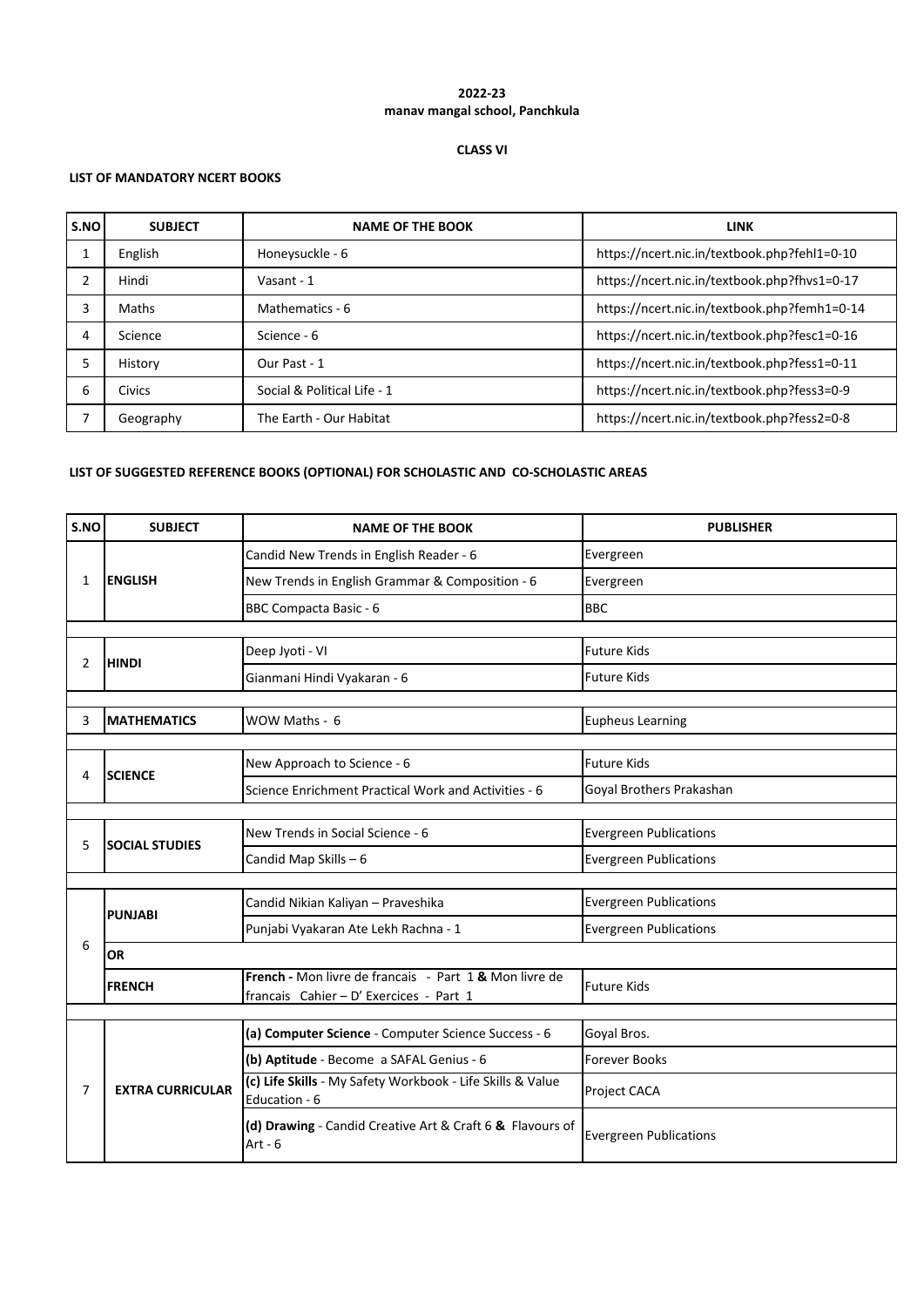#### **CLASS VII**

#### **LIST OF MANDATORY NCERT BOOKS**

| S.NO | <b>SUBJECT</b> | <b>NAME OF THE BOOK</b>     | <b>LINK</b>                                  |
|------|----------------|-----------------------------|----------------------------------------------|
|      | English        | Honeycomb - 7               | https://ncert.nic.in/textbook.php?gehc1=0-10 |
|      | Hindi          | Vasant - 2                  | https://ncert.nic.in/textbook.php?ghvs1=0-20 |
|      | Maths          | Mathematics - 7             | https://ncert.nic.in/textbook.php?gemh1=0-15 |
| 4    | Science        | Science - 7                 | https://ncert.nic.in/textbook.php?gesc1=0-18 |
|      | History        | Our Past - 2                | https://ncert.nic.in/textbook.php?gess1=0-10 |
| 6    | <b>Civics</b>  | Social & Political Life - 2 | https://ncert.nic.in/textbook.php?gess3=0-9  |
|      | Geography      | <b>Our Environment</b>      | https://ncert.nic.in/textbook.php?gess2=0-9  |

| S.NO         | <b>SUBJECT</b>          | <b>NAME OF THE BOOK</b>                                                                           | <b>PUBLISHER</b>              |
|--------------|-------------------------|---------------------------------------------------------------------------------------------------|-------------------------------|
|              | <b>ENGLISH</b>          | Candid New Trends in English Reader - 7                                                           | Evergreen                     |
| $\mathbf{1}$ |                         | New Trends in English Grammar & Composition - 7                                                   | Evergreen                     |
|              |                         | <b>BBC Compacta Basic - 7</b>                                                                     | <b>BBC</b>                    |
|              |                         |                                                                                                   |                               |
| 2            | <b>HINDI</b>            | Deep Jyoti - VII                                                                                  | <b>Future Kids</b>            |
|              |                         | Gianmani Hindi Vyakaran - 7                                                                       | <b>Future Kids</b>            |
|              |                         |                                                                                                   |                               |
| 3            | <b>MATHEMATICS</b>      | WOW Maths - 7                                                                                     | <b>Eupheus Learning</b>       |
|              |                         |                                                                                                   |                               |
| 4            | <b>SCIENCE</b>          | New Approach to Science - 7                                                                       | <b>Future Kids</b>            |
|              |                         | Science Enrichment Practical Work and Activities - 7                                              | Goyal Brothers Prakashan      |
|              |                         |                                                                                                   |                               |
| 5            | <b>SOCIAL STUDIES</b>   | New Trends in Social Science - 7                                                                  | <b>Evergreen Publications</b> |
|              |                         | Candid Map Skills - 7                                                                             | <b>Evergreen Publications</b> |
|              |                         |                                                                                                   |                               |
|              | <b>PUNJABI</b>          | Candid Nikian Kaliyan - Part 2                                                                    | <b>Evergreen Publications</b> |
|              |                         | Punjabi Vyakaran Ate Lekh Rachna - 5                                                              | <b>Evergreen Publications</b> |
| 6            | <b>OR</b>               |                                                                                                   |                               |
|              | <b>FRENCH</b>           | French - Mon livre de francais - Part 2 & Mon livre de<br>francais Cahier - D' Exercices - Part 2 | <b>Future Kids</b>            |
|              |                         |                                                                                                   |                               |
|              |                         | (a) Computer Science - Computer Science Success - 7                                               | Goyal Bros.                   |
|              |                         | (b) Aptitude -Become a SAFAL Genius - 7                                                           | <b>Forever Books</b>          |
| 7            | <b>EXTRA CURRICULAR</b> | (c) Life Skills - My Safety Workbook - Life Skills & Value<br>Education - 7                       | Project CACA                  |
|              |                         | (d) Drawing - Candid Creative Art & Craft 7 & Flavours of<br>Art - $7$                            | <b>Evergreen Publications</b> |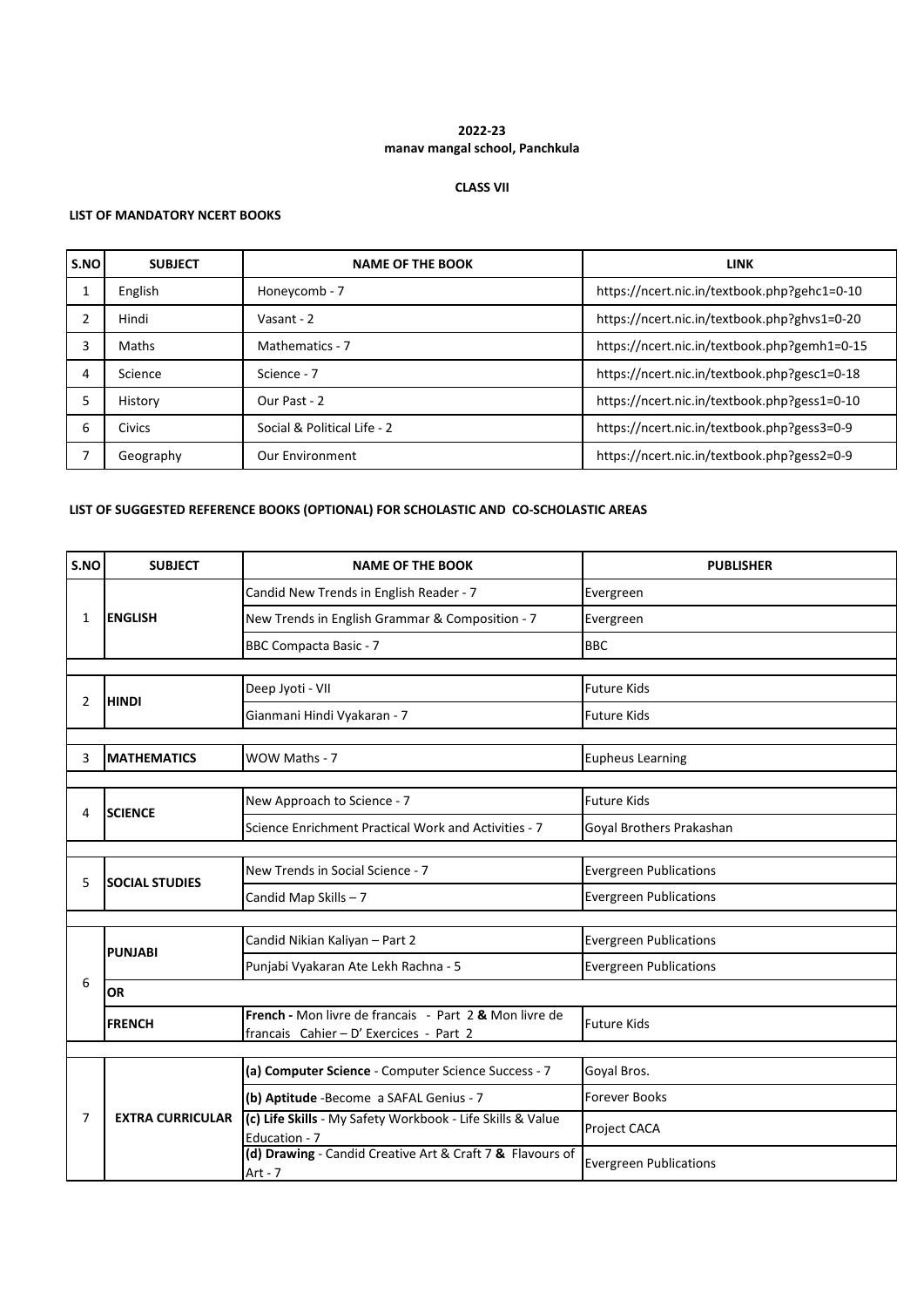## **CLASS VIII**

# **LIST OF MANDATORY NCERT BOOKS**

| S.NO | <b>SUBJECT</b> | <b>NAME OF THE BOOK</b>     | <b>LINK</b>                                  |
|------|----------------|-----------------------------|----------------------------------------------|
|      | English        | Honeydew - 8                | https://ncert.nic.in/textbook.php?hehd1=0-10 |
|      | Hindi          | Vasant - $3$                | https://ncert.nic.in/textbook.php?hhvs1=0-18 |
| 3    | Maths          | Mathematics - 8             | https://ncert.nic.in/textbook.php?hemh1=0-16 |
| 4    | Science        | Science - 8                 | https://ncert.nic.in/textbook.php?hesc1=0-18 |
| 5    | History        | Our Past - 3                | https://ncert.nic.in/textbook.php?hess2=0-10 |
| 6    | Civics         | Social & Political Life - 3 | https://ncert.nic.in/textbook.php?hess3=0-10 |
|      | Geography      | Resources & development     | https://ncert.nic.in/textbook.php?hess4=0-6  |

| S.NO           | <b>SUBJECT</b>          | <b>NAME OF THE BOOK</b>                                                                           | <b>PUBLISHER</b>              |  |  |
|----------------|-------------------------|---------------------------------------------------------------------------------------------------|-------------------------------|--|--|
|                | <b>ENGLISH</b>          | Candid New Trends in English Reader - 8                                                           | Evergreen                     |  |  |
| $\mathbf{1}$   |                         | New Trends in English Grammar & Composition - 8                                                   | Evergreen                     |  |  |
|                |                         | <b>BBC Compacta Basic - 8</b>                                                                     | <b>BBC</b>                    |  |  |
|                |                         |                                                                                                   |                               |  |  |
| $\overline{2}$ | <b>HINDI</b>            | Deep Jyoti - VIII                                                                                 | <b>Future Kids</b>            |  |  |
|                |                         | Gianmani Hindi Vyakaran - 8                                                                       | <b>Future Kids</b>            |  |  |
|                |                         |                                                                                                   |                               |  |  |
| 3              | <b>MATHEMATICS</b>      | WOW Maths - 8                                                                                     | <b>Eupheus Learning</b>       |  |  |
|                |                         |                                                                                                   |                               |  |  |
| 4              | <b>SCIENCE</b>          | New Approach to Science - 8                                                                       | <b>Future Kids</b>            |  |  |
|                |                         | Science Enrichment Practical Work and Activities - 8                                              | Goyal Brothers Prakashan      |  |  |
|                |                         |                                                                                                   |                               |  |  |
| 5              | <b>SOCIAL STUDIES</b>   | New Trends in Social Science - 8                                                                  | <b>Evergreen Publications</b> |  |  |
|                |                         | Candid Map Skills - 8                                                                             | <b>Evergreen Publications</b> |  |  |
|                |                         |                                                                                                   |                               |  |  |
|                | <b>PUNJABI</b>          | Candid Nikian Kaliyan - Part 3                                                                    | <b>Evergreen Publications</b> |  |  |
|                |                         | Punjabi Vyakaran Ate Lekh Rachna - 6                                                              | <b>Evergreen Publications</b> |  |  |
| 6              | <b>OR</b>               |                                                                                                   |                               |  |  |
|                | <b>FRENCH</b>           | French - Mon livre de francais - Part 3 & Mon livre de<br>francais Cahier - D' Exercices - Part 3 | <b>Future Kids</b>            |  |  |
|                |                         |                                                                                                   |                               |  |  |
|                |                         | (a) Computer Science - Computer Science Success - 8                                               | Goyal Bros.                   |  |  |
|                |                         | (b) Aptitude - Become a SAFAL Genius - 8                                                          | <b>Forever Books</b>          |  |  |
| 7              | <b>EXTRA CURRICULAR</b> | (c) Life Skills - My Safety Workbook - Life Skills & Value<br>Education - 8                       | Project CACA                  |  |  |
|                |                         | (d) Drawing - Candid Creative Art & Craft 8 & Flavours of<br>$Art - 8$                            | <b>Evergreen Publications</b> |  |  |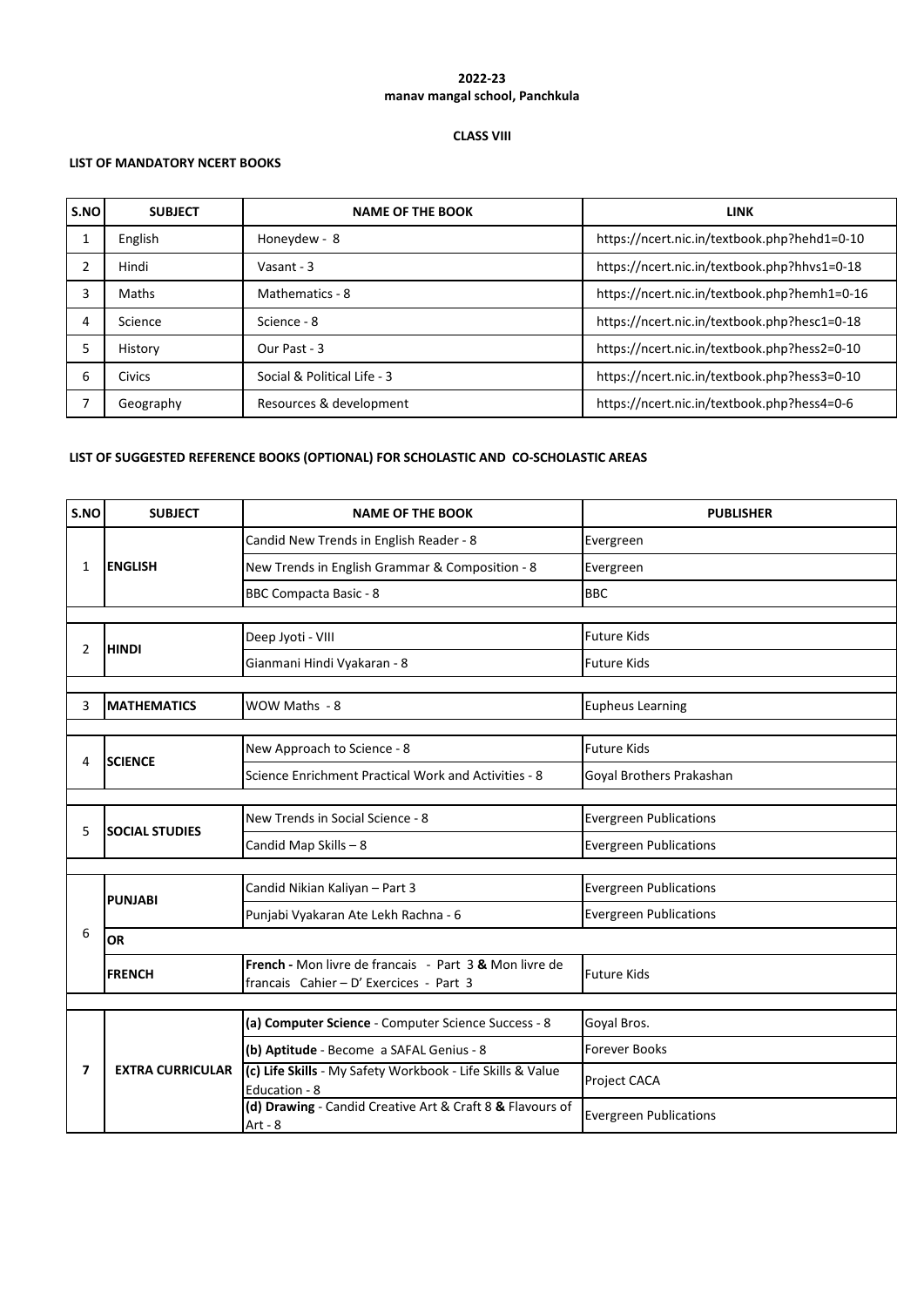## **CLASS IX**

# **LIST OF MANDATORY NCERT BOOKS**

| S.NO           | <b>SUBJECT</b>      | <b>NAME OF THE BOOK</b>        | <b>LINK</b>                                  |
|----------------|---------------------|--------------------------------|----------------------------------------------|
| 1              | English             | Beehive - 9                    | https://ncert.nic.in/textbook.php?iebe1=0-11 |
| $\overline{2}$ | English             | Moments - 9                    | https://ncert.nic.in/textbook.php?iemo1=0-10 |
| 3              | Maths               | Mathematics - 9                | https://ncert.nic.in/textbook.php?iemh1=0-15 |
| 4              | Science             | Science - 9                    | https://ncert.nic.in/textbook.php?iesc1=0-15 |
| 5              | History             | India & Contemporary World - 1 | https://ncert.nic.in/textbook.php?iess3=0-5  |
| 6              | Geography           | Contemporary India - 1         | https://ncert.nic.in/textbook.php?iess1=0-6  |
| 7              | <b>Political Sc</b> | Democratic Politics - 1        | https://ncert.nic.in/textbook.php?iess4=0-5  |
| 8              | Economics           | Economics - 9                  | https://ncert.nic.in/textbook.php?iess2=0-4  |
| 9              | Hindi               | Sparsh - 1                     | https://ncert.nic.in/textbook.php?ihsp1=0-13 |
| 10             | Hindi               | Sanchyan - 1                   | https://ncert.nic.in/textbook.php?ihsa1=0-6  |

| S.NO | <b>SUBJECT</b>          | <b>NAME OF THE BOOK</b>                                                      | <b>PUBLISHER</b>              |  |  |
|------|-------------------------|------------------------------------------------------------------------------|-------------------------------|--|--|
| 1    | <b>ENGLISH</b>          | <b>BBC Compacta - IX</b>                                                     | <b>BBC</b>                    |  |  |
|      |                         |                                                                              |                               |  |  |
| 2    | <b>MATHEMATICS</b>      | Together with Mathematics - 9                                                | Rachna Sagar                  |  |  |
|      |                         | Candid Lab Manual - 9                                                        | <b>Evergreen Publication</b>  |  |  |
|      |                         |                                                                              |                               |  |  |
|      |                         | Together with Science - IX                                                   | Rachna Sagar                  |  |  |
| 3    | <b>SCIENCE</b>          | A complete course in Science Lab Manual with Practical<br>notebooks - 9      | Goyal Brother Prakashan       |  |  |
|      |                         |                                                                              |                               |  |  |
| 4    | <b>SOCIAL SCIENCE</b>   | Together with Social Science - IX                                            | Rachna Sagar                  |  |  |
|      |                         | Map Skills - IX                                                              | <b>Evergreen Publications</b> |  |  |
|      |                         |                                                                              |                               |  |  |
|      | <b>HINDI</b>            | Together with Hindi -B - IX                                                  | Rachna Sagar                  |  |  |
| 5    | <b>OR</b>               |                                                                              |                               |  |  |
|      | <b>FRENCH</b>           | Entre Jeunes for class IX                                                    | <b>CBSE</b>                   |  |  |
|      |                         | Enter Jeunes Part 1 CAHIER D' EXERCISES                                      | Saraswati House               |  |  |
|      |                         |                                                                              |                               |  |  |
| 6    | <b>EXTRA CURRICULAR</b> | (a) Computer Science - A textbook of Artificial<br>Intelligence for Class IX | Goyal Brothers Prakashan      |  |  |